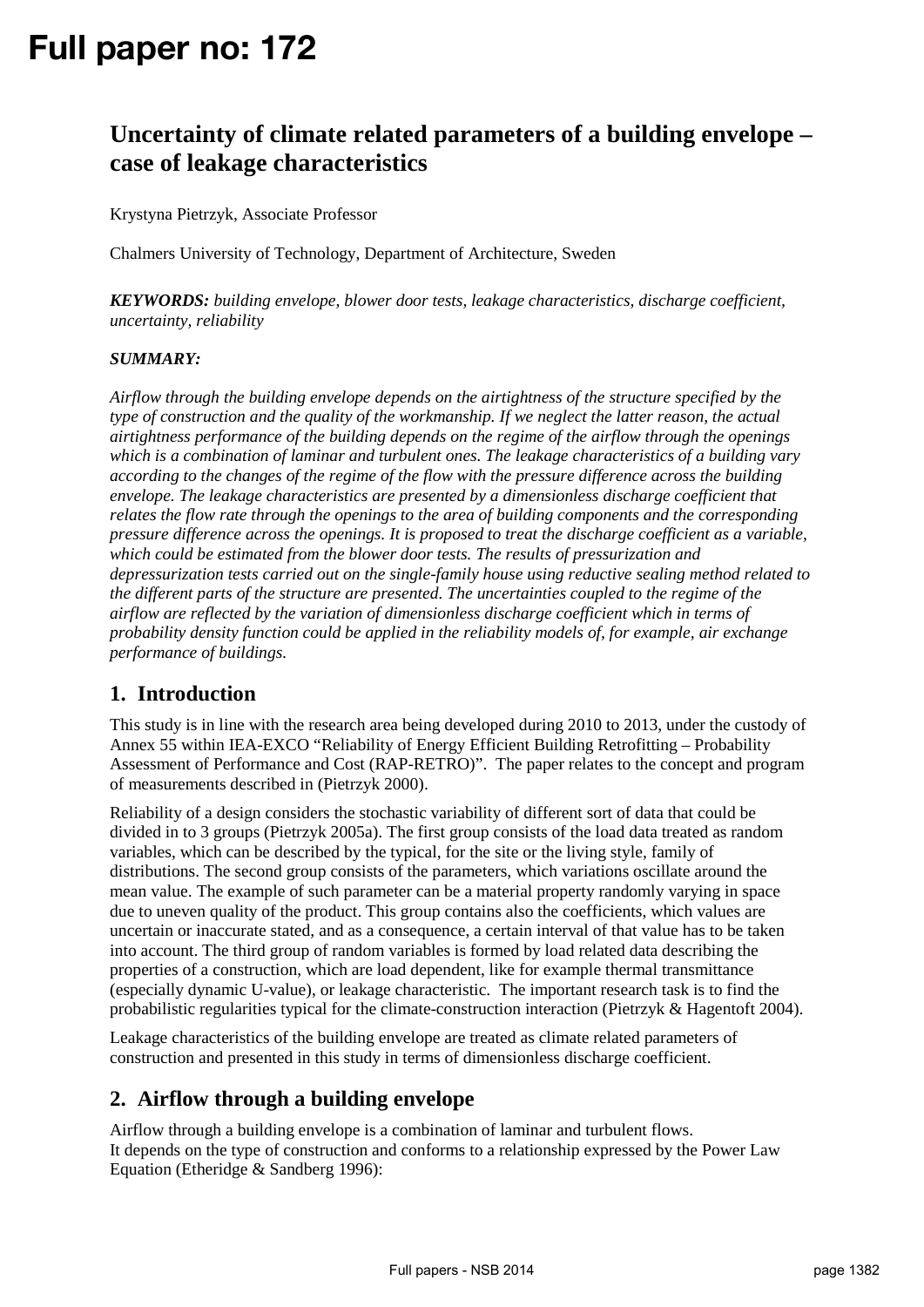$$
Q = k(\Delta p)^{n_k} \tag{1}
$$

Where

Q - airflow rate  $(m^3/h)$ 

Q - airflow rate  $(m^3/h)$ <br>k - flow coefficient depending on the total size of all the leakage passages  $(m^3/h/Pa^{n_k})$ 

∆p - pressure difference across building envelope (Pa)

 $n_k$  - flow exponent varying between 0.5 for turbulent flow and 1.0 for laminar flow

The flow coefficient and flow exponent are usually assumed to be constant and can be estimated from the results of blower door tests.

Air leakage through the building envelope depends on the applied pressure difference. It is important to know the relationship between airflow and pressure difference since it is unique for every house. It can be estimated from the leakage values assumed for adventitious and purpose provided openings. This relationship can also be measured by means of blower door tests. Sometimes, instead of Equation 1, it is more convenient to use a different form for the relationship between the flow and pressure difference which is based on the fixed power  $n_k = 0.5$  (as for orifice flow). A flow coefficient varies with ∆p depending on the changes of real regime of the flow and the leakage characteristics of the openings. Assuming a mostly turbulent regime of the flow through the openings we arrive at the following equation describing the flow Q (Wirén 1985):

$$
Q = IA \sqrt{\frac{2 |\Delta p|}{\rho}}
$$
 (2)

**Where** 

Q - airflow  $(m^3/s)$ ,

∆p - pressure difference across a building envelope (Pa),

 $\overline{A}$  - area of building envelope (m<sup>2</sup>),

- $ρ$  density of air (kg/m<sup>3</sup>)
	- I dimensionless discharge coefficient characterising leakage properties of the building, relating the flow rate through the openings to the area of building component and the corresponding pressure drop across openings (-).

$$
I = f(Re) \alpha \tag{3}
$$

$$
\alpha = \frac{A_1}{A}
$$
 (4)

 $\alpha$  - relative leakage area (-)

 $A_1$  - area of leakage openings  $(m^2)$ 

 f(Re) - coefficient dependent on Reynolds number and including the effect of frictional characteristic of the openings, cracks and leaks (-)

The coefficient I can be presented as a linear function of "frictionless flow velocity" through the openings  $v_{q}$ , which in turn depends on the pressure difference.

$$
I = a v_q + b \tag{5}
$$

Where

a - parameter of linear regression  $I(v_q)$  (s/m) b - parameter of linear regression  $I(v<sub>o</sub>)$  (-)

$$
v_q = \sqrt{\frac{2|\Delta p|}{\rho}}
$$
 (6)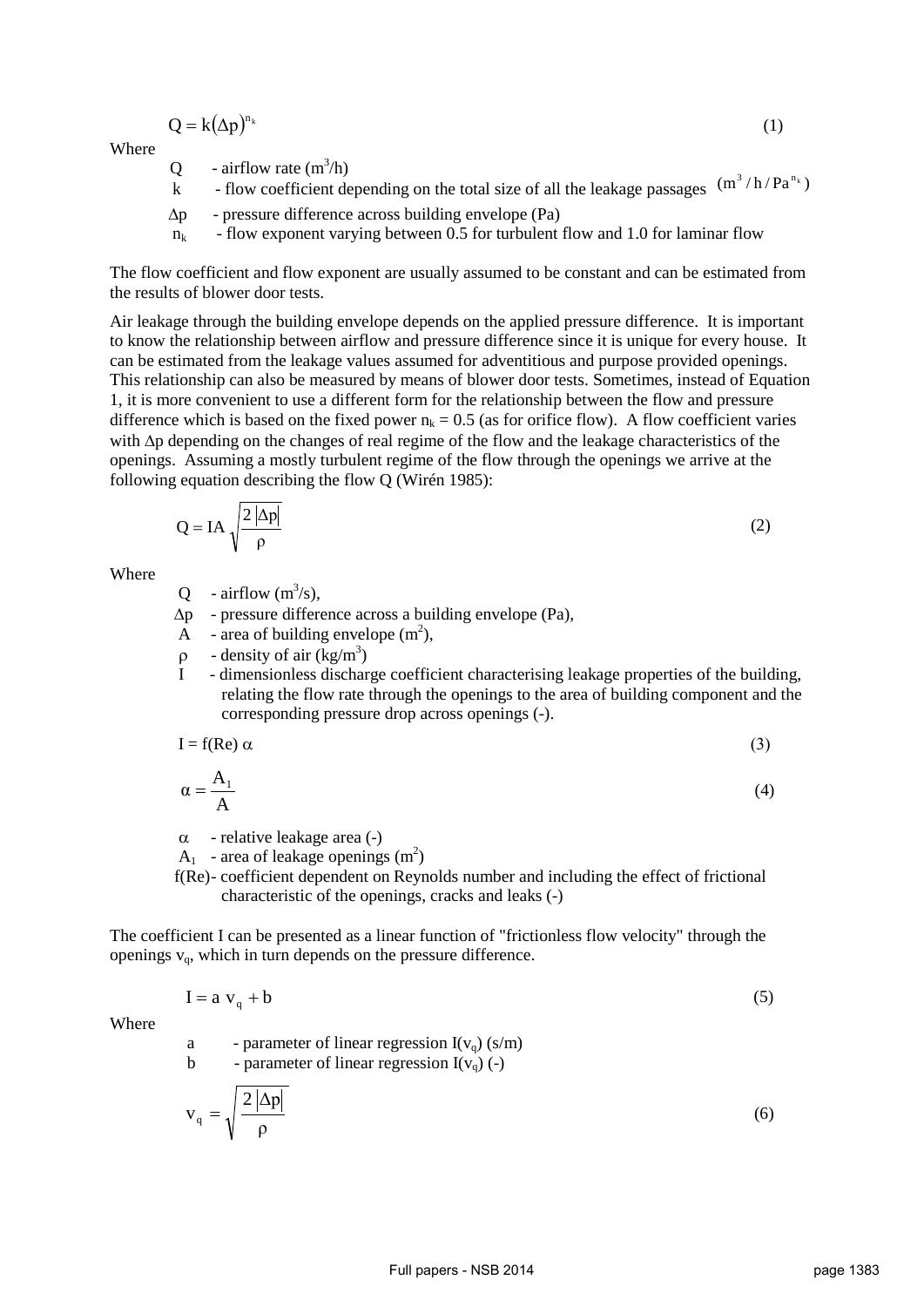In the case of big openings, the flow is turbulent and the leakage parameter can be considered to be constant (the minor losses are independent of the Reynolds number). For the other openings, where a boundary flow occurs, leakage properties can vary significantly with the magnitude of pressure difference (Wirén 1985). The changes of Reynolds number with an increase of flow velocity induced by larger pressure differences make the parameters I and K dependent on ∆p.

Evaluation of the parameters of the regression  $I(v_q)$  is possible using the results of blower door test. Examples of the function  $I(v_q)$ , evaluated for the experimental house, for a turbulent flow through the opening and boundary flow through the walls are presented in the following section.

# **3. Experiment**

The experimental building is a two-storey timber-framed single family detached house with a concrete basement. A garage with doors facing south is located in the extended south part of the cellar. Figure 1 shows photographic view of the Southern side of the building together with the drawing of the façade. The external walls as well as the roof are insulated with a 0.265 m layer of mineral wool. A plastic sheet is mounted inside the insulation to provide good air-tightness. The external face of the wall is timber clad with an air cavity behind it.



*Figure 1. The Southern façade of the experimental building*

The leakage characteristics of the building were evaluated using blower door tests. In the case when discharge coefficient I is evaluated for the whole building, big openings should be treated separately in the model with own leakage characteristics. Location of the leakage associated with the opening can be identify by means of thermograph and measured by reductive sealing method.

#### **3.1 Air-tightness of the building**

According to the Code of Practice (Boverkets Byggregler 1994) air tightness of a building is characterised by the average air leakage through the part of the building forming the boundary with outdoor air or an unheated space, and measured at a pressure difference of 50 Pa. An estimation of the total leakage at a pressure difference of 50 Pa Q(50) was done by means of pressurisation and depressurisation tests according to the Swedish Standard (SS 021551, 1987). The measurements were carried out in 1991 and the instrumentation used is described in (Schechinger & Handa 1993).

Investigations of the air tightness of the building have been made in different conditions according to the different area of intentional openings existing in the envelope: the outlet of ventilation system, the passage to the attic, the ventilation windows, the door for the cat and the opening under the garage door situated in the cellar.

The configurations of the openings measured by blower door tests that were eventually used to estimate discharge coefficients for the whole building and for the big opening under the garage door are listed in Table 1.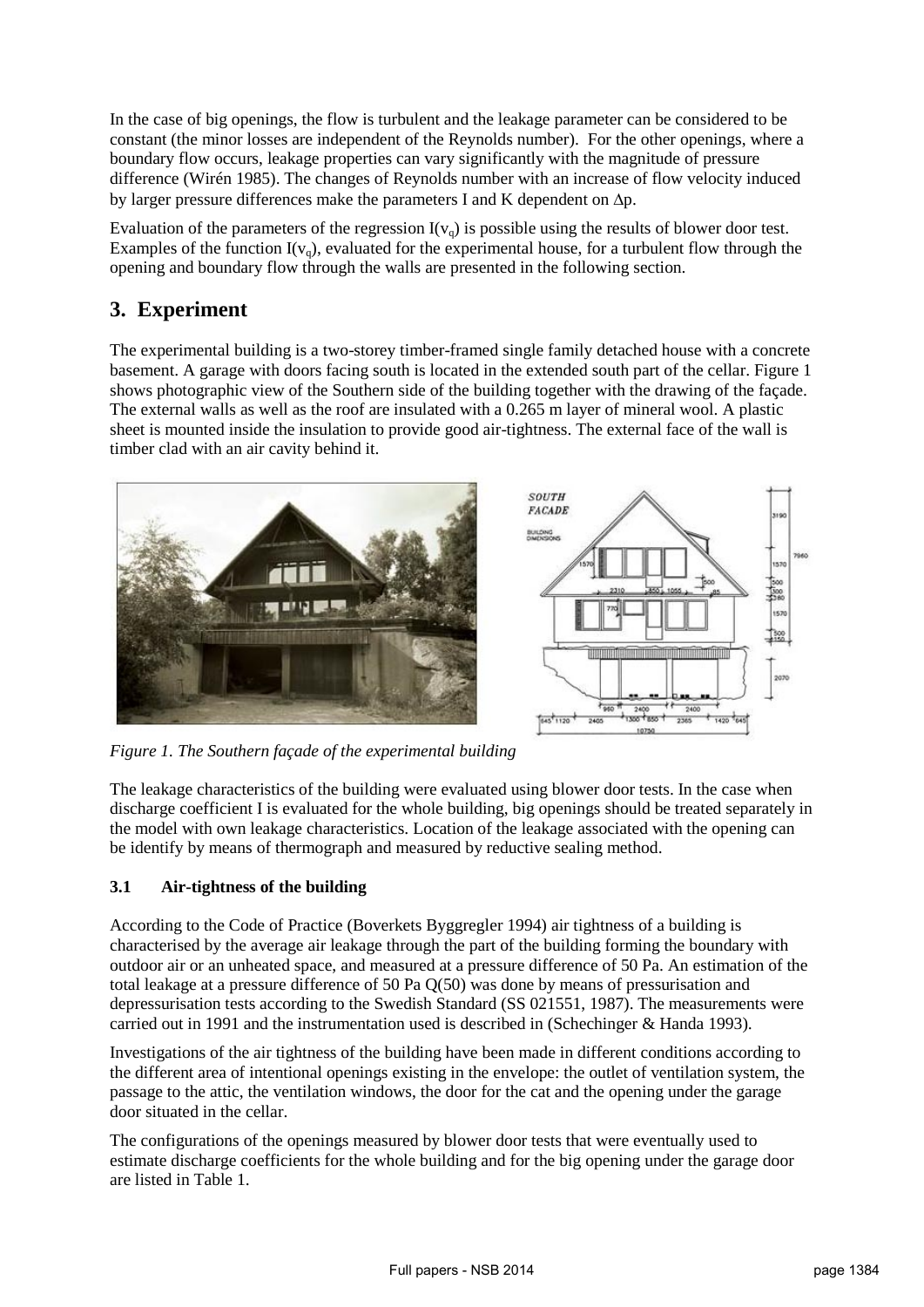|              | Case | Ventilation                          | Attic  | Ventilation | Cat door   | Opening under   |
|--------------|------|--------------------------------------|--------|-------------|------------|-----------------|
|              | no.  | duct                                 |        | window      |            | the garage door |
| Whole build. |      | Not sealed                           | closed | closed      | sealed     | Not sealed      |
|              |      | Not sealed                           | closed | closed      | sealed     | sealed          |
| Cellar       | 11   | The floor between the cellar and the |        | sealed      | Not sealed |                 |
|              | 12   | living part of the house is sealed   |        |             | Not sealed | Not sealed      |
|              | 13   |                                      |        |             | Not sealed | sealed          |

*Table 1. Configuration of the openings during the blower door tests* 

The results are presented in terms of parameters of the power law equation (Equation 1) in Table 2. The table contains the flow coefficients and the flow exponents estimated for different cases from the results of pressurisation and depressurisation tests. The root-mean-square error, evaluated for each set of parameters fitted, is found to be proportional to the magnitude of airflow through the building envelope.

*Table 2. Parameters of the leakage curves fitted to pressurisation and depressurisation data for different cases.*

| Case | Pressurisation test |      |           | Depressurisation test |      |           |
|------|---------------------|------|-----------|-----------------------|------|-----------|
| no.  | $Q = k\Delta p^n$   |      |           | $Q = k\Delta p^n$     |      |           |
|      | k                   | n    | rms error | k                     | n    | rms error |
|      | 214.2               | 0.67 | 25.4      | 190.2                 | 0.67 | 15.4      |
| 6    | 95.7                | 0.69 | 6.7       | 80.3                  | 0.72 | 7.3       |
| 11   | 225.8               | 0.64 | 27.5      | 219.9                 | 0.62 | 25.2      |
| 12   | 229.7               | 0.66 | 22.3      | 240.2                 | 0.62 | 35.6      |
| 13   | 94.2                | 0.73 | 12.2      | 106.0                 | 0.69 | 14.3      |

The example of fitting of leakage curves for pressurisation and depressurisation data for cases 11, 12 and 13 described above are presented in Figure 2.



*Figure 2. Results of the blower door tests for the cases: 11, 12, 13 (Table 1)*

The analysis of the results from Table 2 exemplified by Figure 2 gives an idea of the possible influence of the above-mentioned openings on the air tightness of the building. Generally, from the all cases measured (Pietrzyk 2000) (1-14 that are not listed here) it was realised that: the outlet of the ventilation duct in the range of 0 to 30 Pa, which is particularly interesting for our study, seems to be less important; the passage to the attic hardly has any influence on the exchanged air due to the fact that the insulation is not put in the attic floor but directly under the roof; the ventilation windows could have a significant influence on the air tightness of the building but they were usually closed.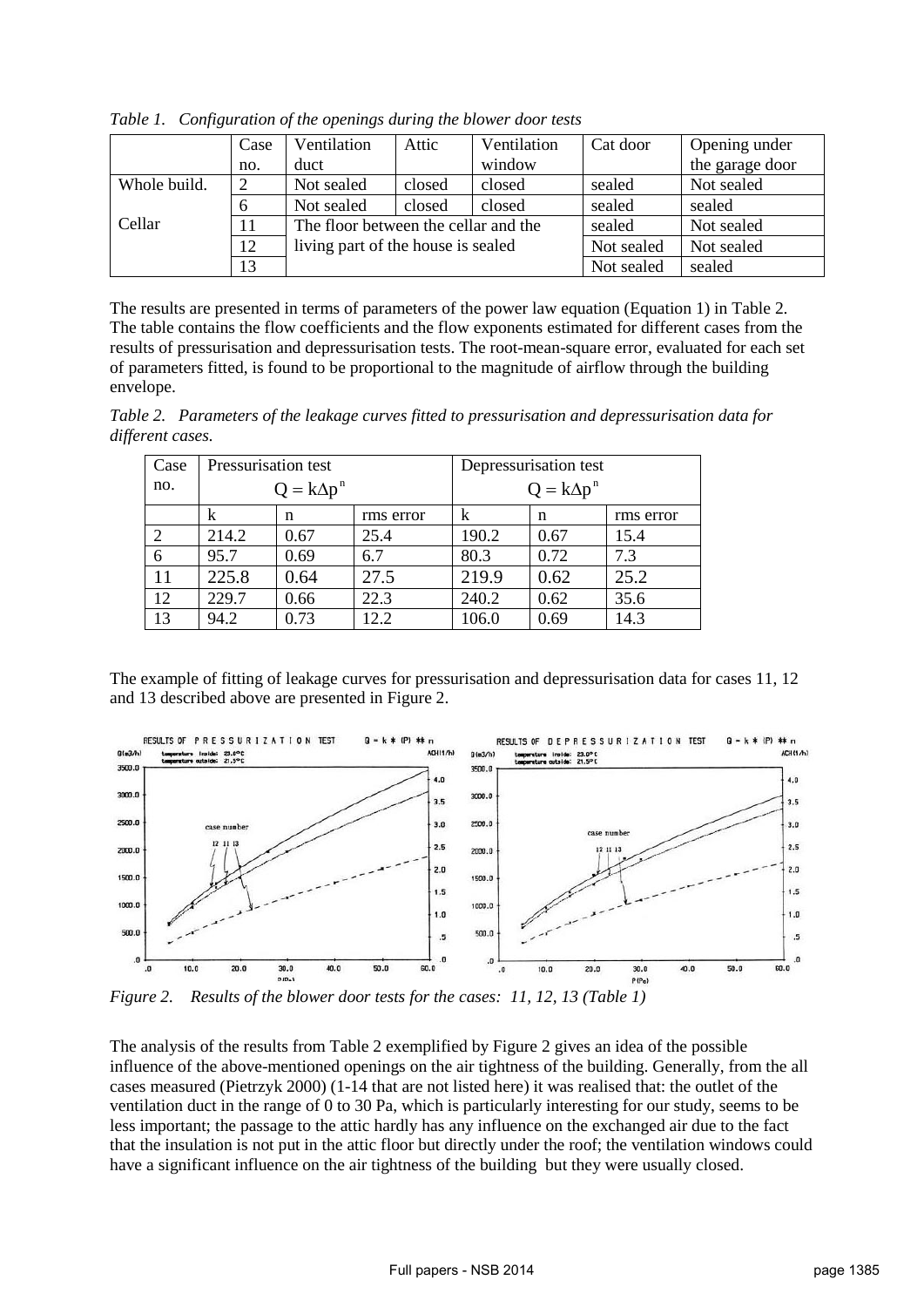The opening under the garage door has the greatest influence (compare cases no. 11 and 13). At a pressure difference of 10 Pa it causes approximately 0.5/hour ACH whereas the pressure difference of 30 Pa increases this value to 1./hour. At 50 Pa ACH caused by this opening reaches a value of 1.2/hour which is about 40% of the air change rate caused by all of the openings existing in the building envelope. The cat door situated in the garage door at the ground level contributed significantly less to the amount of air being exchanged. It was more important at pressure differences less than -15 Pa (see cases no.11 and no.12 for pressurisation tests). The cat door and the big opening under the garage door could be treated as one opening in the model for air change rate.

The results of the measurements for cases no. 11, no. 12 and no. 13 show that investigated openings in the cellar work more efficiently to transport air into the house than out of the house (the flow exponent estimated for the pressurisation test is greater than the flow exponent from the depressurisation test).

Cases no. 12 and no. 13 have been measured with a fan situated in the cellar, with the floor between the cellar and the upper part of the building sealed. In that way the influence of cracks in the living area was limited. A subtraction of the results of case no. 13 from the results of case no. 12 also cancels the effect of openings in the garage room. The configuration of the openings in the case no. 2 is close to ordinary serviceability conditions during the measurement period. Case no. 6 characterises the air tightness of the building under the same conditions but with the influence of the near-to-ground opening under the garage door and the cat door excluded. Cases no. 6 and case no. 12 minus no. 13 are complementary and together fully describe the air tightness of the house during the measurement period.

#### **3.2 Discharge coefficient – deterministic evaluation**

The airflow through the envelope (Equation 2) can be presented in the following form (Wirén 1985):

$$
Q = K A \sqrt{|\Delta p|} \tag{7}
$$

 $K = I_1 \frac{2}{3}$  (8)

Where

K - leakage function 
$$
\left[\sqrt{m^3/kg}\right]
$$

ρ

Similarly to discharge coefficient I (Equation 5), a leakage function K is also presented as a linear function of  $v_a$ :

$$
K = a_K v_q + b_K \tag{9}
$$

Cases no. 2 and no. 6 describe the air tightness of the whole building with a certain configuration of openings while case no.12 minus no.13 is characteristic only for the opening under the garage door together with the cat door.

The example of detailed results of the evaluation of the parameters like flow through the openings, air change rate, I and k coefficients for different pressure differences and estimation of the functions of  $K(v<sub>o</sub>)$  is shown in Table 3 for the pressurisation test for case 6. The definitions of the symbols are:

- p pressure difference applied in the building during the test (Pa)
- fl pressure difference measured as a result of test (Pa)
- q flow through the openings  $(m^3/h)$
- $Q$  flow through the openings corrected due to the difference of temperature of the air outside  $T_{ext}$ and inside  $T_{int}$  the building (m<sup>3</sup>/h) or (m<sup>3</sup>/s)
- rms rms error of approximation
- I dimensionless discharge coefficient (-)
- K leakage function  $\lceil \sqrt{m^3 / kg} \rceil$
- k flow coefficient depending on the total size of all the leakage passages  $(m^3/h/Pa^{n_k})$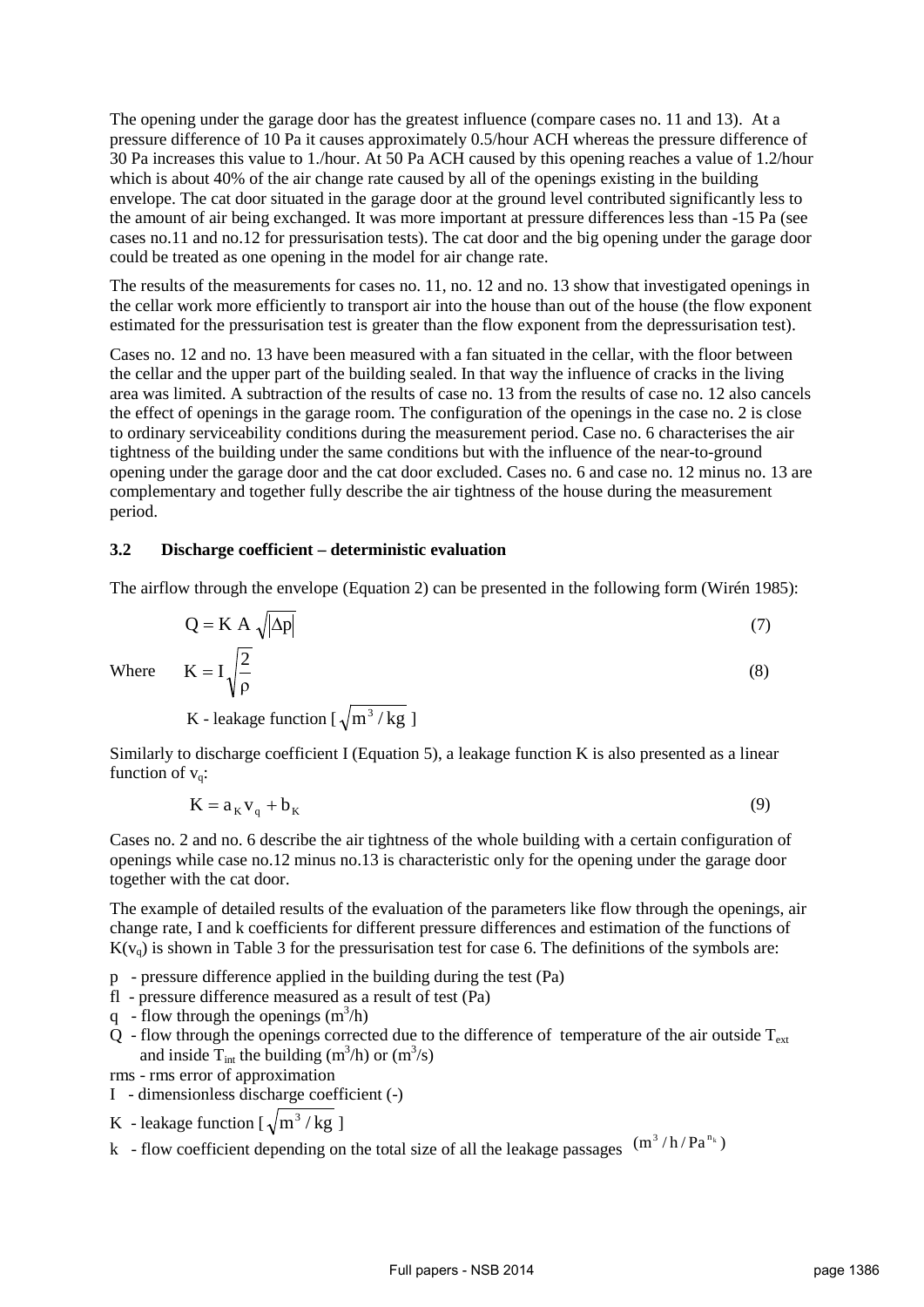| The results of pressurisation test<br>for a house with $A = 413.0$ m2 and $V = 819.0$ m3 |                      |            |              |           | case 6           |  |
|------------------------------------------------------------------------------------------|----------------------|------------|--------------|-----------|------------------|--|
| $Tint = 23.5$                                                                            | $Text = 21.0$        |            |              |           |                  |  |
| p(Pa)                                                                                    | fl(Pa)               | q(m3/h)    | Q(m3/h)      | k         | ACH(1/h)         |  |
| 5.0000                                                                                   | 3.0000               | 285.2710   | 287.6955     | 128.6613  | .3513            |  |
| 10.0000                                                                                  | 8.0000               | 462.2045   | 466.1328     | 147.4041  | .5691            |  |
| 15.0000                                                                                  | 14.0000              | 608.7079   | 613.8813     | 158.5035  | .7495            |  |
| 20.0000                                                                                  | 21.0000              | 743.0975   | 749.4131     | 167.5739  | .9150            |  |
| 30.0000                                                                                  | 36.0000              | 968.7568   | 976.9902     | 178.3732  | 1.1929           |  |
| 40.0000                                                                                  | 56.0000              | 1203.9890  | 1214.2220    | 191.9853  | 1.4826           |  |
| 50.0000                                                                                  | 74.0000              | 1380.9440  | 1392.6800    | 196.9547  | 1.7005           |  |
|                                                                                          | $k = 180.73370$      |            | $n = .50000$ |           | $rms = 87.77390$ |  |
|                                                                                          | $Q(50.)=1278.0$ m3/h |            |              |           |                  |  |
| p(Pa)                                                                                    | fl(Pa)               | $v_q(m/s)$ | Q(m3/s)      | K         | I                |  |
| 5.0000                                                                                   | 3.0000               | 2.8859     | .0799        | .00008654 | .00006705        |  |
| 10.0000                                                                                  | 8.0000               | 4.0813     | .1295        | .00009914 | .00007682        |  |
| 15.0000                                                                                  | 14.000               | 4.9986     | .1705        | .00010661 | .00008260        |  |
| 20.0000                                                                                  | 21.000               | 5.7718     | .2082        | .00011271 | .00008733        |  |
| 30.0000                                                                                  | 36.000               | 7.0690     | .2714        | .00011997 | .00009296        |  |
| 40.0000                                                                                  | 56.000               | 8.1626     | .3373        | .00012913 | .00010005        |  |
| 50.0000                                                                                  | 74.000               | 9.1261     | .3869        | .00013247 | .00010264        |  |
|                                                                                          | .00012156<br>$K =$   |            | $n = .50000$ |           | $rms = .0243816$ |  |
| $K = .00000728 * v_q + .00006856$                                                        |                      |            |              |           |                  |  |

*Table 3. Detailed results of pressurisation test - case no. 6.* 

The estimated function  $I(v_q)$  for these cases are presented in Figure 3. The parameters of these relationships are shown in Table 4, together with the flow exponents evaluated from Equation 1.

*Table 4. Parameters of relationship*  $I = a_V_q + b_I$  *and the flow exponent related to the case.* 

| case      | parameter a <sub>r</sub> | parameter $b_I$ | flow     |
|-----------|--------------------------|-----------------|----------|
| no.       | $* 10^{-4}$              | $* 10^{-4}$     | exponent |
| $12 - 13$ | 0.1247                   | 1.0247          | 0.668    |
|           | 0.0570                   | 0.5300          | 0.686    |
|           | 0.0095                   | 0.7354          | 0.530    |



*Figure 3. The function I(vq) estimated for different cases: 12-13 - when turbulent flow occurs 2, 6 - when boundary flow occurs*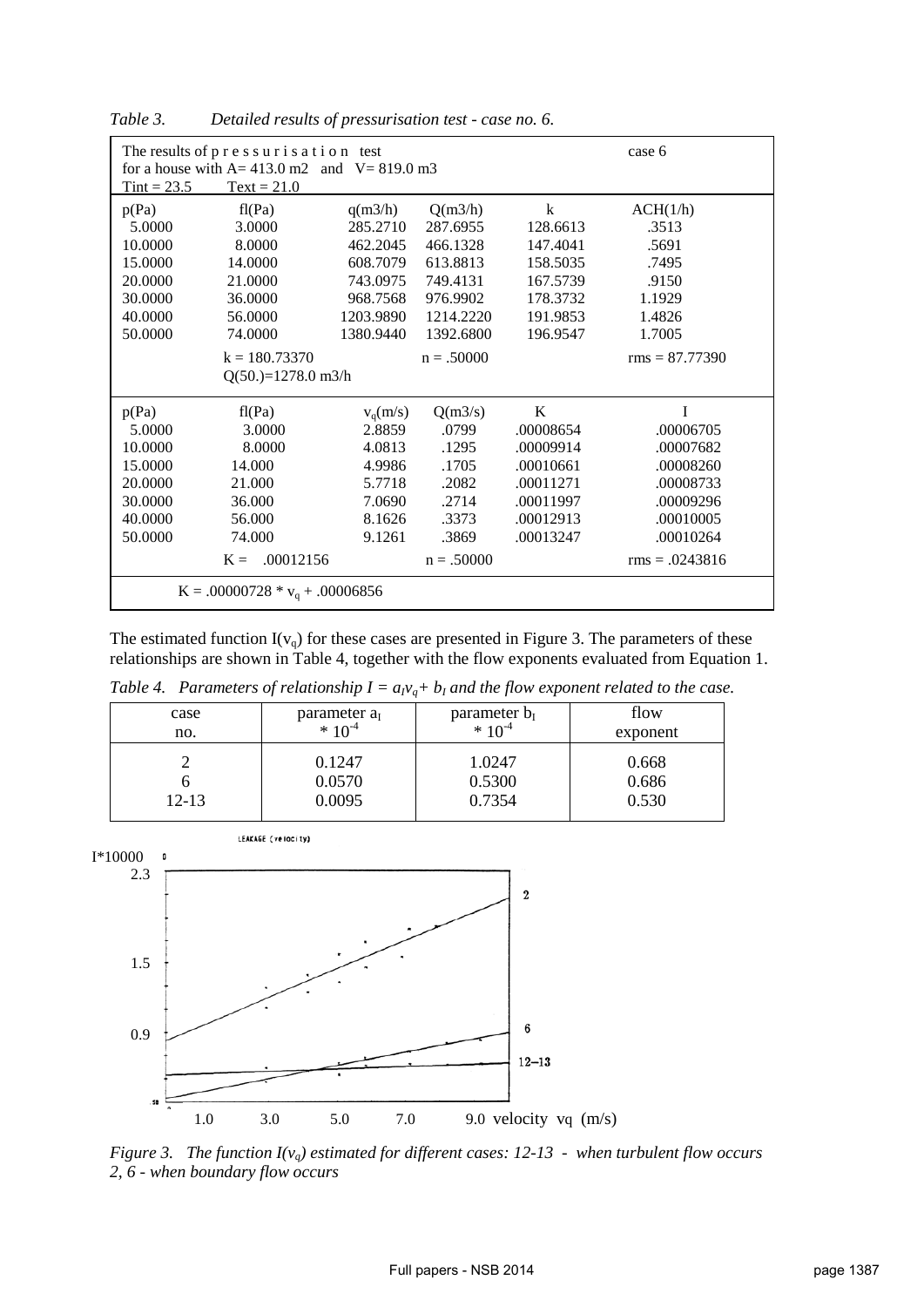The flow through the opening under the garage door (see case no. 12 minus case no. 13) seems to be turbulent according to the value of the flow exponent (see Table 4). The line describing the relationship  $I(v_q)$  related to this case presented in Figure 3 is almost horizontal because for fully turbulent flow minor losses are constant and do not depend on Reynolds number.

#### **3.3 Discharge coefficient – stochastic representation**

Discharge coefficient can be evaluated for specified periods of time using design parameters of the house together with climatic characteristics of the site: local wind speed for specified wind directions and outdoor temperature. Probability density function of I has been approximated using FORM (First-Order Reliability Method) where the wind and buoyancy driven pressure drop was a function of two random variables: the wind speed given wind direction sector and the temperature difference across the building envelope. Both variables have been represented by statistical parameters of probability density functions for one-hour mean data. The procedure is described in (Pietrzyk 2000, Pietrzyk & Hagentoft 2008a,b). The probabilistic description of discharge coefficient I described by Equations 5 and 6 is illustrated in Figure 4. It relates to the case 6 (see Tables 3 and 4).



*Figure 4. Probabilistic model of discharge coefficient of a building envelope.* 

The flow through the opening under the garage door (together with cat door) is close to turbulent. Coefficient *I* does not seem to be dependent on the pressure drop (see case 12-13 in Figure 3), and neither does the leakage parameter *K*. Due to this fact, a fully turbulent flow through that opening has been assumed in the model. A flow exponent of 0.5 and a constant value of the discharge coefficient *I* have been assigned to describe flow through this opening.

### **4. Conclusions**

Dimensionless discharge coefficient is represented by a unique function for the building component or for the whole building envelope. Its variation reflects the microclimatic impact of the environment on air-tightness performance.

Dimensionless discharge coefficient could be treated as a climate dependent parameter of the building defined by the probability density function. The leakage characteristics of a building vary with the pressure difference across the building envelope according to the changes of real regime of the flow (laminar, turbulent) through the openings. Dimensionless discharge coefficient relates the flow rate through the openings to the area of building components and the corresponding pressure difference across the openings.

The dimensionless discharge coefficient *I* in the form of regression coefficients *a* and *b* could be used as the input data to the reliability model: Parameters *a* and *b* of Equation 5 can be evaluated from the results of blower door tests carried out on the standard components or they can be assumed according to design values of the leakage area. In the case when leakage characteristics are evaluated only for the whole house the dimensionless discharge coefficient should be estimated also for a dominant opening, if it exists.